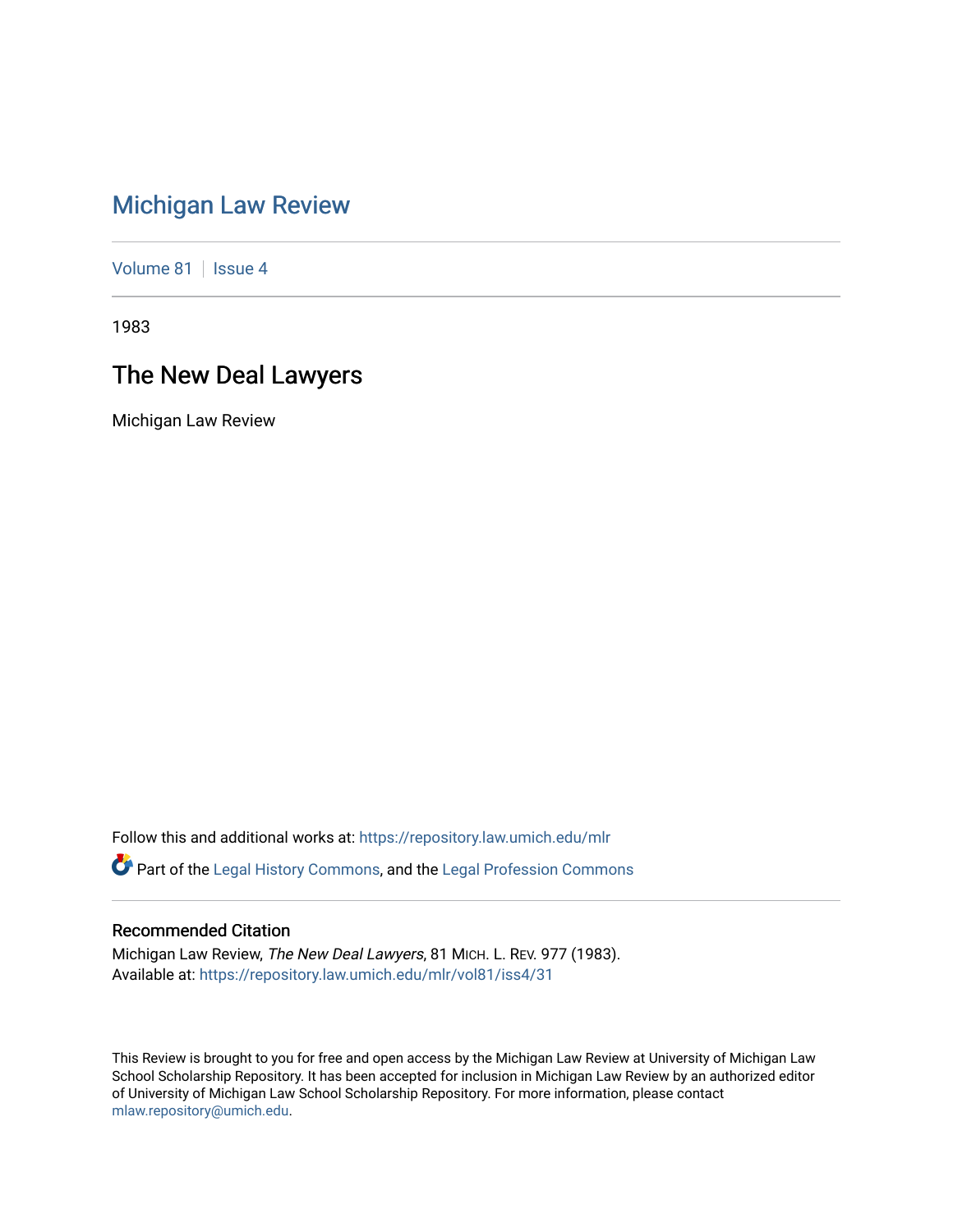THE NEW DEAL LAWYERS. By *Peter H. Irons.* Princeton: Princeton University Press. 1982. Pp. xiv, 351. \$19.50.

Peter **H.** Irons' *The New Deal Lawyers* recounts the struggle of three attorneys - Donald Richberg of the National Recovery Administration **(NRA),** Jerome Frank of the Agricultural Adjustment Administration **(AAA),** and Charles Fahy of the National Labor Relations Board **(NLRB)** - to defend New Deal agencies against the hostility of a politically and constitutionally conservative federal judiciary. Ultimately, the Supreme Court struck down the NRA<sup>1</sup> and the AAA,<sup>2</sup> but then upheld the NLRB.<sup>3</sup> That agency's survival is generally credited to the "switch in time that saved nine"; the Court, threatened by Roosevelt's court-packing scheme, responded with politically motivated hospitality toward the NLRB. *The New Deal Lawyers* suggests an additional reason for the success of the NLRB the superior legal "style" of its chief attorney.

Irons contends that the distinctive traits of the agencies' chief attorneys were reflected in their enforcement programs. Irons characterizes Richberg of the NRA as a "Legal Politician," an ambitious and politically astute man who "parlayed his relationship with Roosevelt into an unofficial post as 'Assistant President' " (p. 29); Frank of the AAA as a "Legal Reformer," a legal realist and self-described reformer (p. 120); and Fahy of the NLRB as a "Legal Craftsman," a lawyer who saw his job not as making social policy, but as enforcing a statute "through the presentation of carefully selected cases in the courts, with meticulous attention to detail and the formulation of narrowly drawn issues the keys to success" (p. 235). Richberg preferred political influence to litigation, while Frank concentrated on negotiation. Neither began his administration with a carefully developed litigation strategy to test his agency's power before the Supreme Court. Only after becoming embroiled in enforcement suits did they realize the value of such planning. By then, Irons observes, they had lost much control over the timing and choice of cases. Fahy, by contrast, at the outset constructed a litigation course to force an early Supreme Court test on a strong case for the NLRB. His meticulous planning paid off, as he presented to a receptive Court a package of four viable cases headed by *NLRB v. Jones & Laughlin Steel Corp* . 4

Fahy had the additional advantages of relative freedom from interference by both the head of his agency and the Justice Department. Warren Madden, the chairman of the NLRB, approved of Fahy's litigation scheme and allowed him considerable autonomy. Richberg and his superior, Hugh Johnson, usually agreed on most policy issues, but vied for control of the NRA and for influence at the White House, which crippled the agency's effectiveness. Jerome Frank and the chief of the AAA, George Peek,

I. Schechter Poultry Corp. v. United States, 295 U.S. 495 (1935).

<sup>2.</sup> United States v. Butler, 297 U.S. I (1936).

<sup>3.</sup> NLRB v. Jones & Laughlin Steel Corp., 301 U.S. I (1937).

<sup>4. 301</sup> U.S. 1 (1937).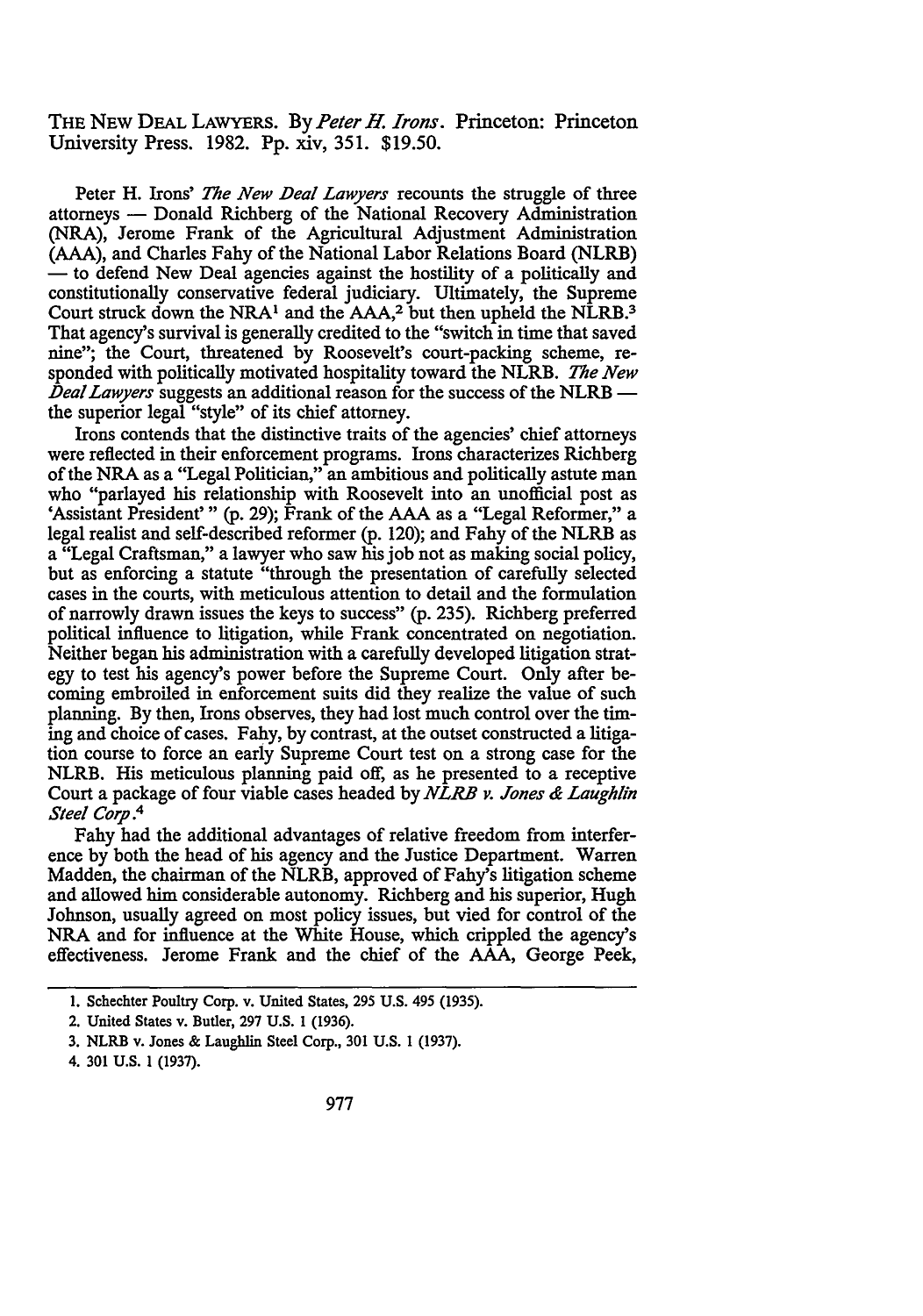clashed violently  $-$  personally and professionally  $-$  from the day Frank was appointed as general counsel until Peek was forced out. Unfortunately, while Frank's personal relations with Peek's successor were far more cordial, serious policy differences divided them.

"The relentless bureaucratic imperialism of the Justice Department" further diminished Richberg's and Frank's power over their agencies' enforcement and litigation policies (p. 11). Anxious to dominate government litigation, the Justice Department, with Roosevelt's acquiescence, wrested control over all litigation from the NRA and AAA. Consequently, Richberg and Frank were forced to defer to the Justice Department's decisions regarding which cases were appealed and what arguments were made. The Department's distaste for litigation and ignorance of the subject ensured disaster. Fahy, however, avoided this pitfall since the Wagner Act placed primary control of litigation with the NLRB, allowing the agency's lawyers to represent the Board in any court.

Fahy did not escape the hostility of the federal judiciary, however. All three general counsels had to defend the constitutionality of New Deal legislation before a bench composed predominately of elderly, conservative, and partisan Republican judges. Most of the courts were unreceptive; some were outright incompetent. Irons relates Fahy's disheartening exchange with one octogenarian judge.<sup>5</sup> Informed that the constitutional issues in the case centered around the Commerce Clause, the judge sent for a copy of the Constitution, thumbed through it, and inquired of Fahy: " 'Does this case involve Indian tribes?' No, the puzzled Fahy answered. 'Does it involve trade with foreign nations?' No, again. 'Then it must be commerce between the states,' [the judge] concluded triumphantly (p. 256)."<sup>6</sup>

The ultimate test for Richberg, Frank and Fahy was, of course, in 1936 when *Jones & Laughlin* was heard before the Supreme Court. Irons acknowledges that the Court was ripe for a case which would permit it to uphold New Deal legislation on a new, broad reading of constitutional grants of power to Congress. But he proposes that Fahy's victory was as much the product of craftsmanship and control of the NLRB's enforcement program as of fortuitous timing. Conversely, he implies that Richberg's and Frank's lack of planning, internecine feuds with their agency heads, and territorial contests with the Justice Department would have seriously undermined their chances for success even if they had faced a less intractable Supreme Court majority.

Iron's use of the "style" of influential people to explain history derives from James David Barber's studies of American presidents.7 The approach sharpens his comparison among the three general counsels and organizes his highly detailed discussions of the personalities and politics of the era.

<sup>5.</sup> Fahy was appearing before Chief Judge Buffington, age 81, in NLRB v. Pennsylvania Greyhound Lines, 91 F.2d 178 (3d Cir. 1937), *revd,* 303 U.S. 261 (1938).

<sup>6.</sup> Irons notes that Judge Buffington remained on the bench until 1958, when he was 103. P. 327 n. 11.

<sup>7.</sup> *See* J. BARBER, THE PRESIDENTIAL CHARACTER: PREDICTING PERFORMANCE IN THE WHITE HOUSE (2d ed. 1977); Barber, *The Interplay of Presidential Character and Style: A Paradigm and Five Illustrations,* in A SOURCE BOOK FOR THE STUDY OF PERSONALITY AND POLI· TICS 386 (F. Greenstein & M. Lerner eds. 1971).